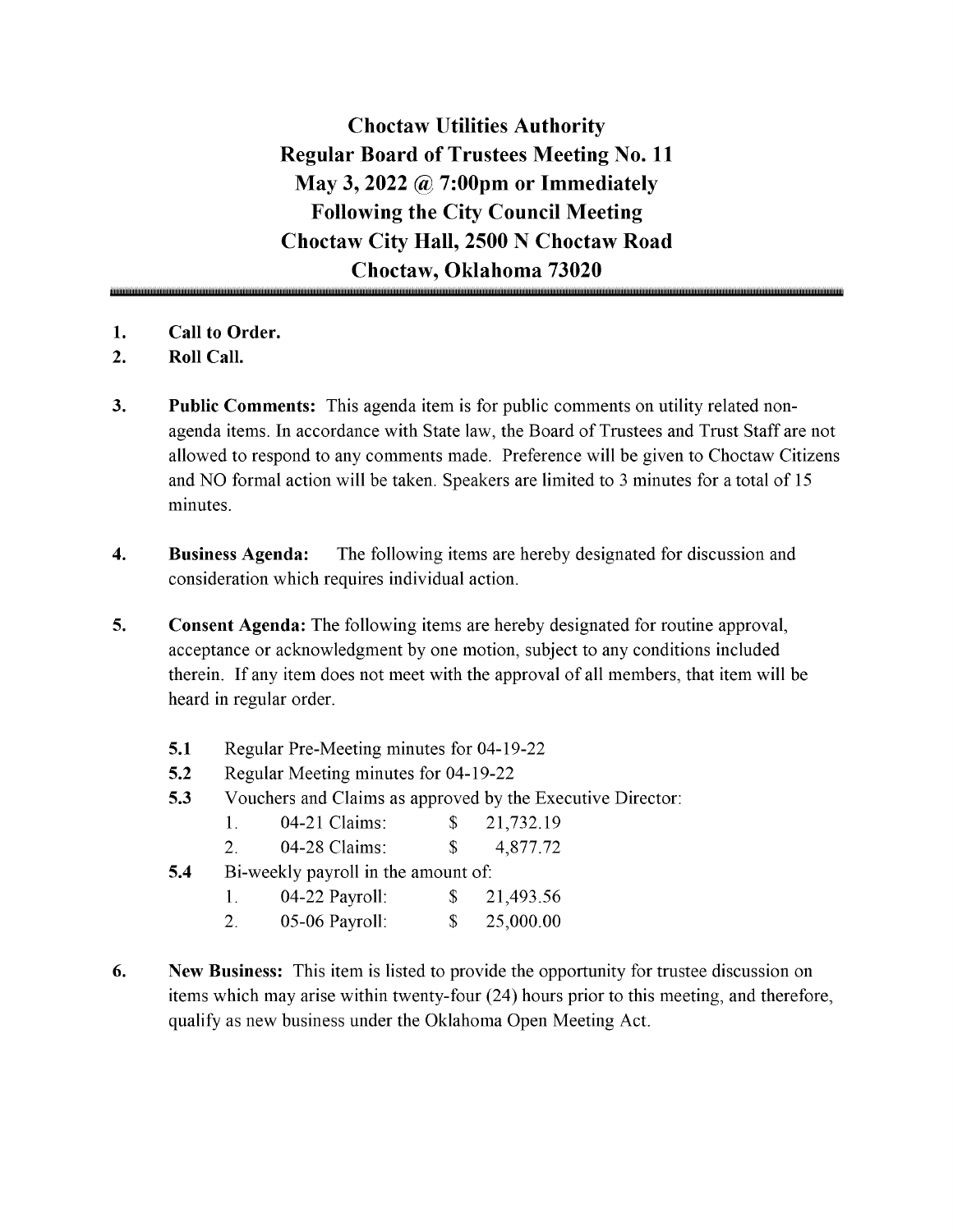- 7. Trustee/Staff Remarks: This item is listed to provide an opportunity for the trustees and/or staff to make comments and/or request specific agenda items. No action will be taken.
	- 7.1 Board of Trustees;
	- 7.2 Trust Attorney;
	- 7.3 Executive Director; and
	- 7.4 Project Updates

#### 8. Adjournment:

This agenda was posted in prominent public view at Choctaw City Hall on or prior to 5: 00 pm on April 29, 2022, in accordance with the Oklahoma Open Meeting Act.

f A

Amanda Williams, City Clerk

THE CHOCTAW UTILITIES AUTHORITY ENCOURAGES PARTICIPATION FROM ALL ITS CITIZENS. IF PARTICIPATION AT ANY PUBLIC MEETING IS NOT POSSIBLE DUE TO A DISABILITY, PLEASE NOTIFY THE CITY CLERK AT LEAST TWENTY- FOUR( 24) HOURS PRIOR TO THE SCHEDULED MEETING SO THAT NECESSARY ACCOMMODATIONS CAN BE MADE. ACCESS TO RESTROOMS DURING THE MEETING WILL BE AVAILABLE UPON REQUEST TO CITY STAFF.

> Page 2 Regular CUA No. 11 May 3, 2022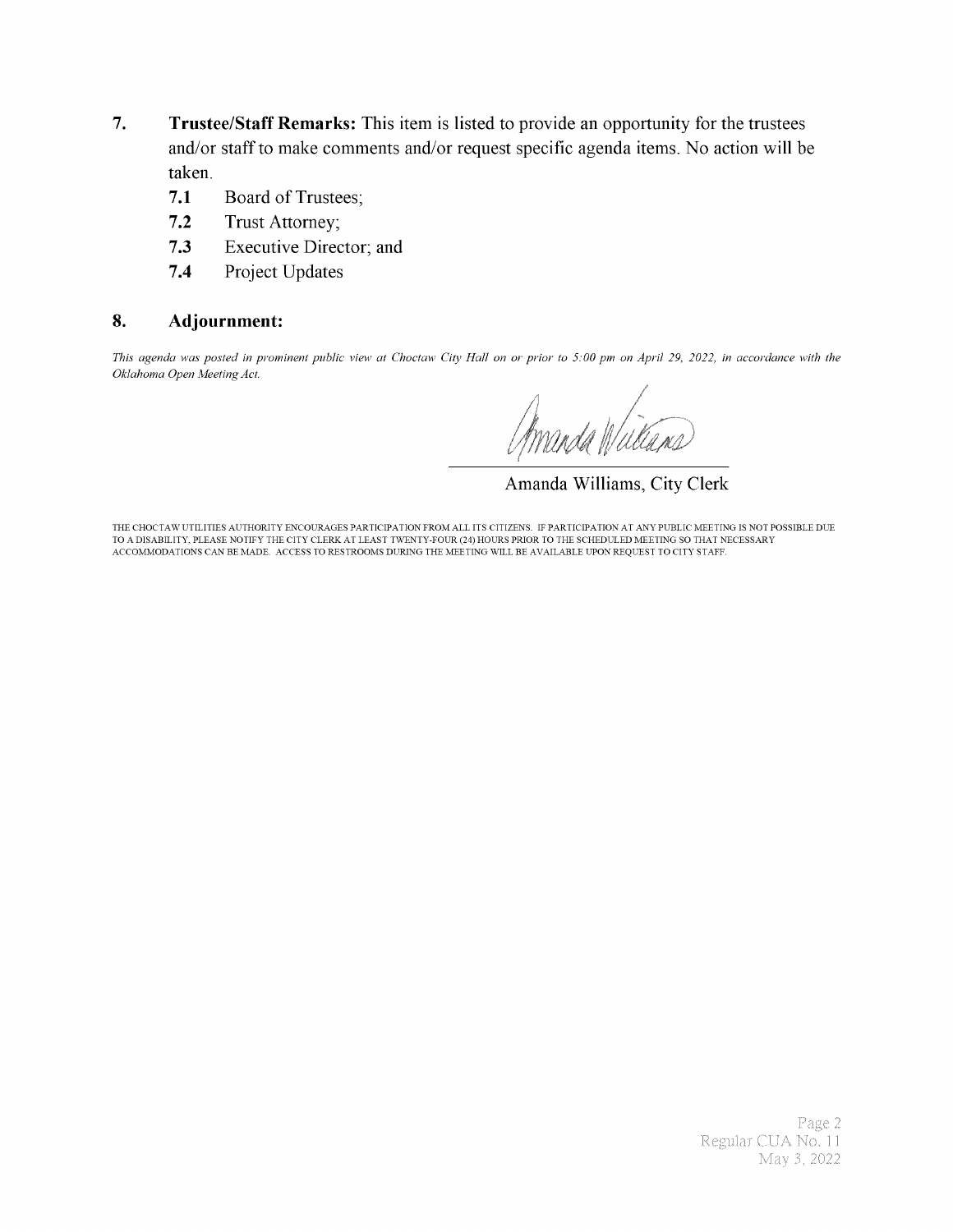# City of Choctaw and Choctaw Utilities Authority Regular Pre-Meeting of the City Council/Board of Trustees No. 09 April 19, 2022 @ 6:30pm Choctaw City Hall, 2500 N Choctaw Road Choctaw, Oklahoma 73020

## **MINUTES**

| 1. |                  | Call to Order $\omega$ 6:31 pm<br><b>Roll Call:</b> |                                                                                                                                                                                                                                                                                                                                                                                                                                                                      |
|----|------------------|-----------------------------------------------------|----------------------------------------------------------------------------------------------------------------------------------------------------------------------------------------------------------------------------------------------------------------------------------------------------------------------------------------------------------------------------------------------------------------------------------------------------------------------|
|    | $\overline{7}$   | <b>Present:</b>                                     | <b>Chad Williams; Brent Pendergraft; Jeannie Abts;</b><br>Donna Morris; Steve Krieske; Rick Modisette;<br>Randy Ross $\omega$ 6:48 pm                                                                                                                                                                                                                                                                                                                                |
|    | $\boldsymbol{0}$ | Absent:                                             | <b>None</b>                                                                                                                                                                                                                                                                                                                                                                                                                                                          |
|    |                  | <b>Staff Present:</b>                               | <b>Ronnie J. Guest Jr./City Manager; Cary Simonds/Economic</b><br>Development Director; Kelly Marshall/Chief of Police;<br>Amanda Williams/City Clerk; Lira Deer/Human Resources<br>Director; Tyler Kilmer/Park & Recreation Director; Purvi<br>Patel/Development Services Director; Tracy Jordan/Director<br>of Finance; Randy Jacox/Public Works Director; Ray<br>Vincent/City Attorney; Loren Bumgarner/Fire Chief; Kerry<br><b>Williams/Assistant Fire Chief</b> |

- 2. Business Agenda: The following items are hereby designated for discussion only.
	- 2.1 Staff briefing and clarification on agenda items.

### City Manager/Executive Director and Staff briefed the City Council/Board of Trustees on each agenda item and answered any questions.

2.2 Staff briefing on current and upcoming projects and/or issues relating to the City and CUA.

### City Manager/Executive Director and Staff briefed Council/Board on current and upcoming projects and or issues relating to the City.

3. Council/Staff Remarks: This item is listed to provide an opportunity for the Council and/or Staff to make comments and/or request specific agenda items. No action will be taken.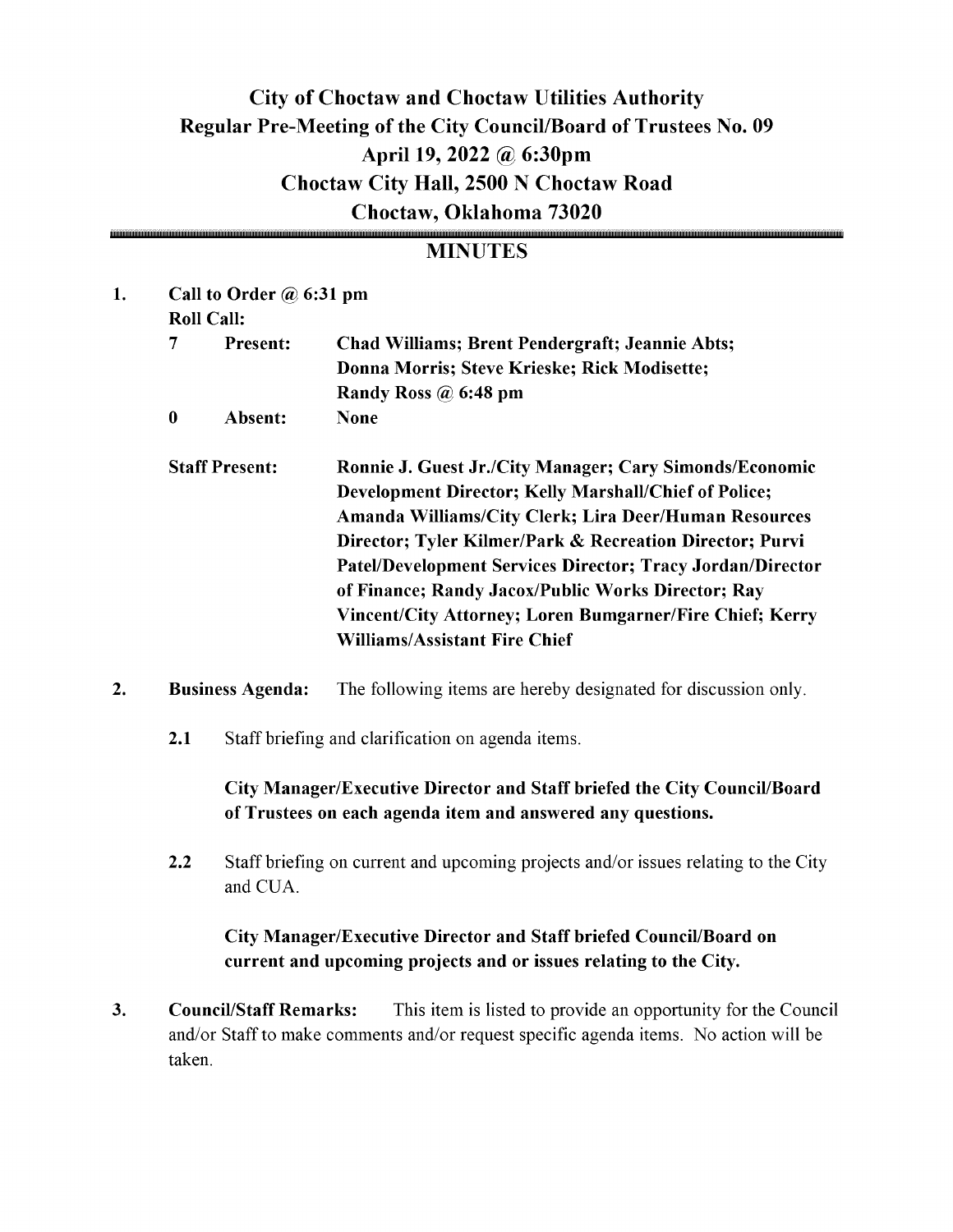Councilmember Pendergraft stated he has issues with increasing the City Manager's spending level because of issues like the repair of the Boom Mower, which he does not support. Councilmember Morris suggested lowering the proposed spending level to \$15,000.00 and review the ordinance again in a year to determine if the increased level is sufficient. Tommy Martin, Park Hill (Wentworth PUD), stated he would like 25' setbacks on Lots 7, 8, 19 and 20 as they are corner lots and <sup>a</sup> 50' setback would limit the amount of backyards those lots would have. Development Services Director Patel stated staff would support that request.

3. Adjournment: Called @ 7:09 pm.

### ATTEST: CHOCTAW UTILITIES AUTHORITY

Amanda Williams, City Clerk Randy Ross, Chairman

Page 2 ular CUA PRE No. 09 April 19, 2022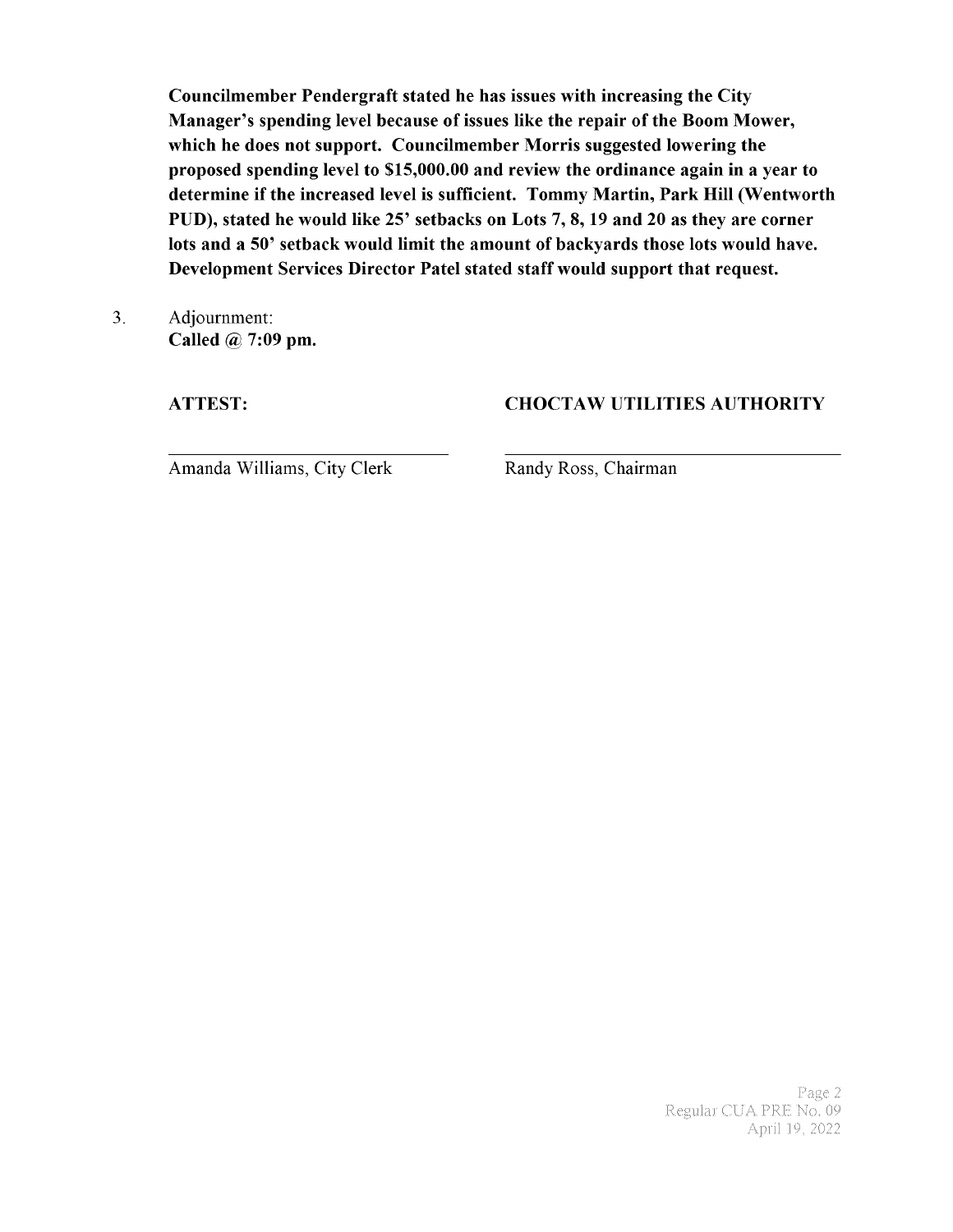Choctaw Utilities Authority Regular Board of Trustees Meeting No. 09 April 19, 2022 @ 7:00pm or Immediately Following the City Council Meeting Choctaw City Hall, 2500 N Choctaw Road Choctaw, Oklahoma 73020

# MINUTES

- 1. Call to Order by Chairman  $\omega$  7:40 pm.
- 2. Roll Call:

| 7                     | <b>Present:</b> | <b>Chad Williams; Brent Pendergraft; Jeannie Abts;</b><br>Donna Morris; Steve Krieske; Rick Modisette; Randy Ross       |
|-----------------------|-----------------|-------------------------------------------------------------------------------------------------------------------------|
| 0                     | Absent:         | <b>None</b>                                                                                                             |
| <b>Staff Present:</b> |                 | <b>Ronnie J. Guest Jr./City Manager; Cary Simonds/Economic</b><br>Development Director; Kelly Marshall/Chief of Police; |
|                       |                 | Amanda Williams/City Clerk; Lira Deer/Human Resources                                                                   |
|                       |                 | Director; Tyler Kilmer/Park & Recreation Director; Purvi                                                                |
|                       |                 | Patel/Development Services Director; Tracy Jordan/Director                                                              |
|                       |                 | of Finance; Randy Jacox/Public Works Director; Ray                                                                      |
|                       |                 | Vincent/City Attorney; Loren Bumgarner/Fire Chief; Kerry                                                                |
|                       |                 | <b>Williams/Assistant Fire Chief</b>                                                                                    |
|                       |                 |                                                                                                                         |

3. Public Comments: This agenda item is for public comments on utility related nonagenda items. Preference will be given to Choctaw Citizens and NO formal action will be taken. Speakers are limited to <sup>3</sup> minutes for <sup>a</sup> total of 15 minutes.

None.

4. Business Agenda: The following items are hereby designated for discussion and consideration which requires individual action.

None.

5. Consent Agenda: The following items are hereby designated for routine approval, acceptance or acknowledgment by one motion, subject to any conditions included therein. If any item does not meet with the approval of all members, that item will be heard in regular order.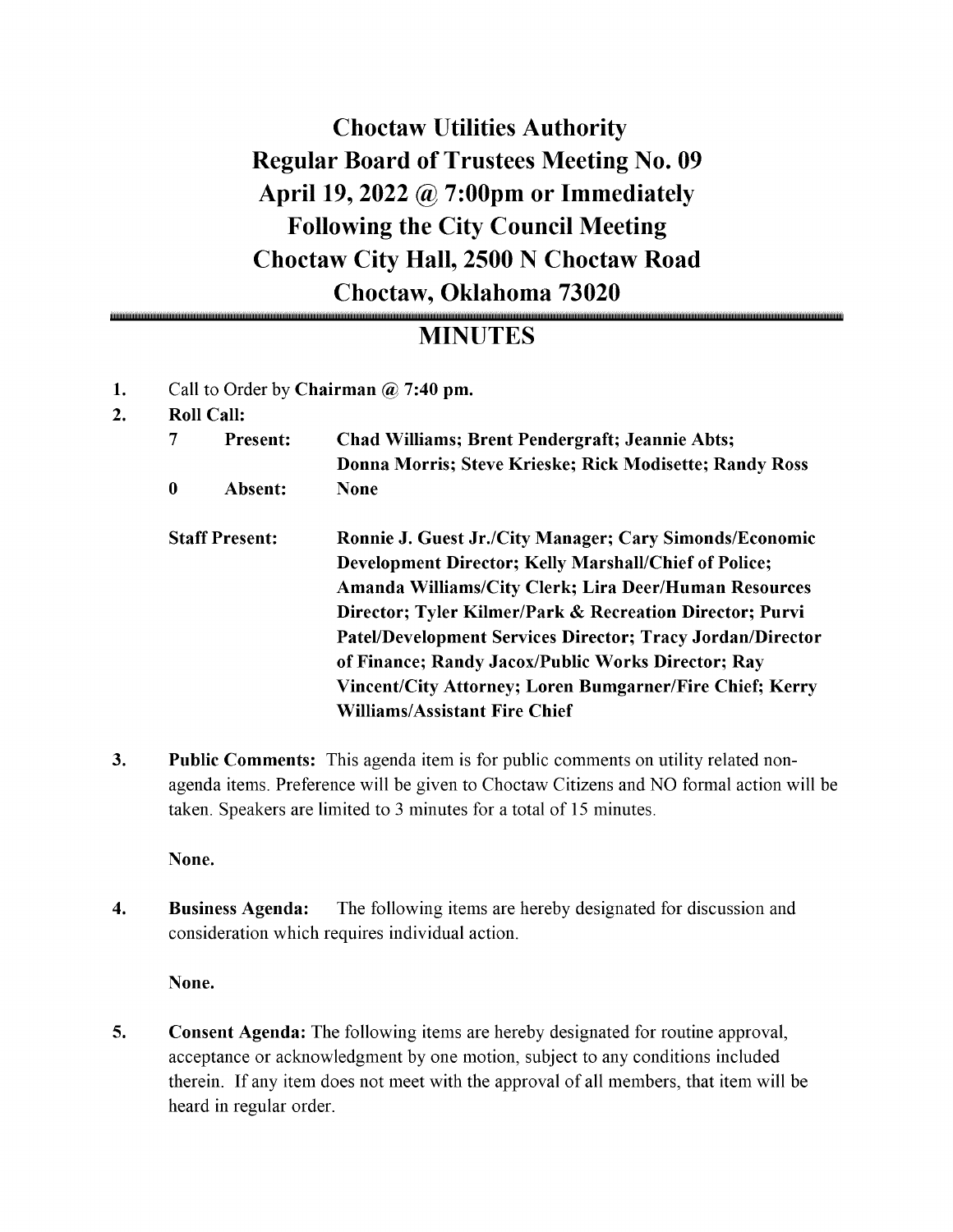- 5.1 Regular Pre-Meeting minutes for 04-05-22
- 5.2 Regular Meeting minutes for 04-05-22
- 5.3 Vouchers and Claims as approved by the Executive Director:
	- 1. 04-04 Refunds:  $$ 4,469.02$
	- 2. 04-07 Claims: \$ 710,349.96
	- 3. 04- 08 Credit Cards: \$ 1, 405. 70
	- 4. 04-14 Claims: \$ 19,071.79
- 5.4 Bi-weekly payroll in the amount of:
	- 1. 04-08 Payroll: \$ 21,257.81
	- 2. 04-22 Payroll: \$ 25,000.00
- 5.5 Permanent Easement for John Scott, 13829 Redbud Road.

## MOTION BY Chad Williams and SECOND BY Steve Krieske to approve the Consent Agenda as presented.

#### MOTION CARRIED:

- <sup>7</sup> Ayes: Williams, Pendergraft, Abts, Morris, Krieske,
	- Modisette, Ross
- 0 Nays: None
- 0 Absent: None
- 0 Abstain: None
- 6. New Business: This item is listed to provide the opportunity for trustee discussion on items which may arise within twenty-four (24) hours prior to this meeting, and therefore, qualify as new business under the Oklahoma Open Meeting Act.

#### None.

- 7. Trustee/Staff Remarks: This item is listed to provide an opportunity for the trustees and/or staff to make comments and/or request specific agenda items. No action will be taken.
	- 7.1 Board of Trustees;
	- 7.2 Trust Attorney;
	- 7.3 Executive Director; and
	- 7.4 Project Updates

Page 2 Regular CUA No. 09 April 19, 2022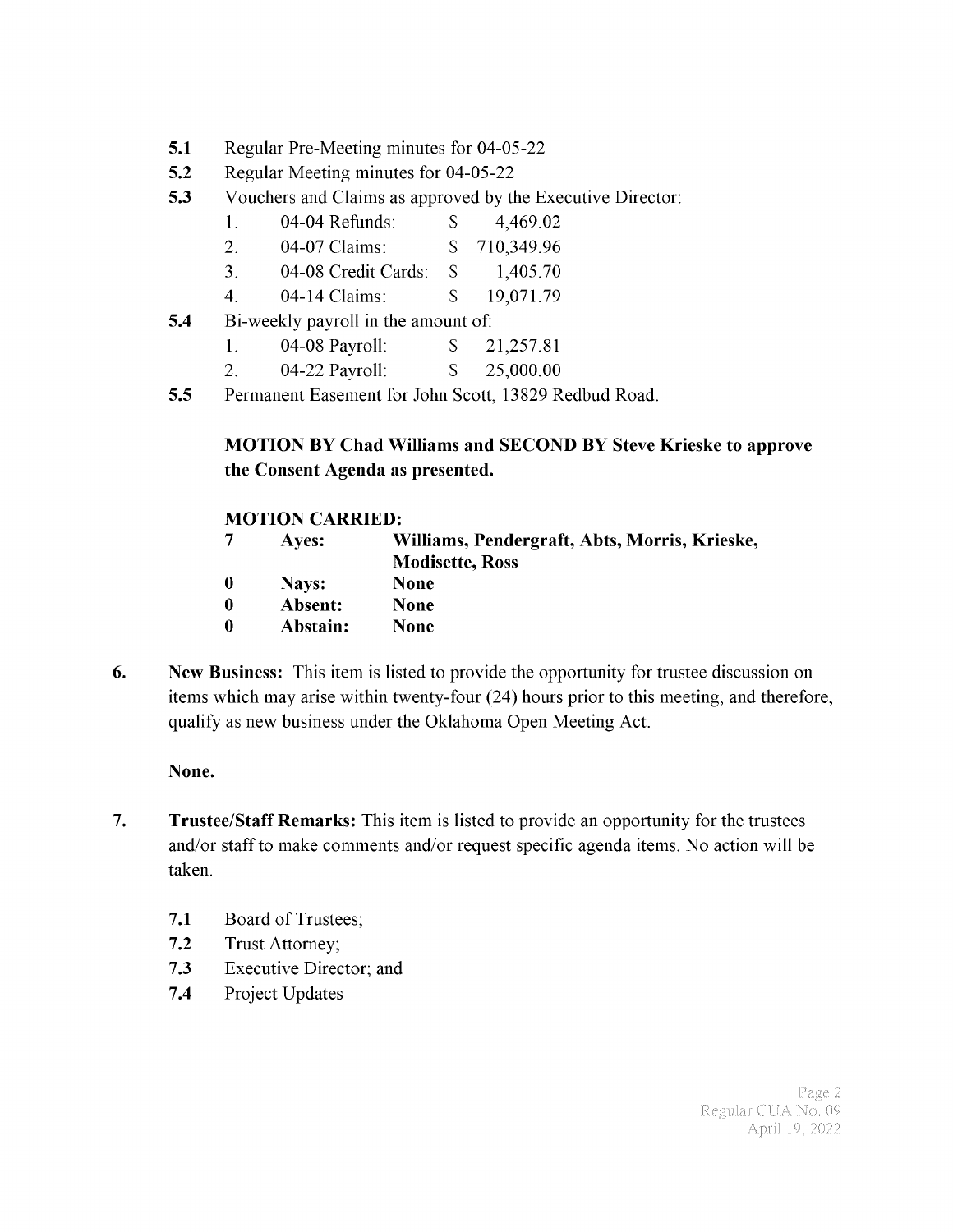8. Adjournment: Adjourned @ 7:45 pm.

## **CHOCTAW UTILITIES AUTHORITY**

**ATTEST:** 

Randy Ross, Chairman

Amanda Williams, City Clerk

Page 3<br>Regular CUA No. 09<br>April 19, 2022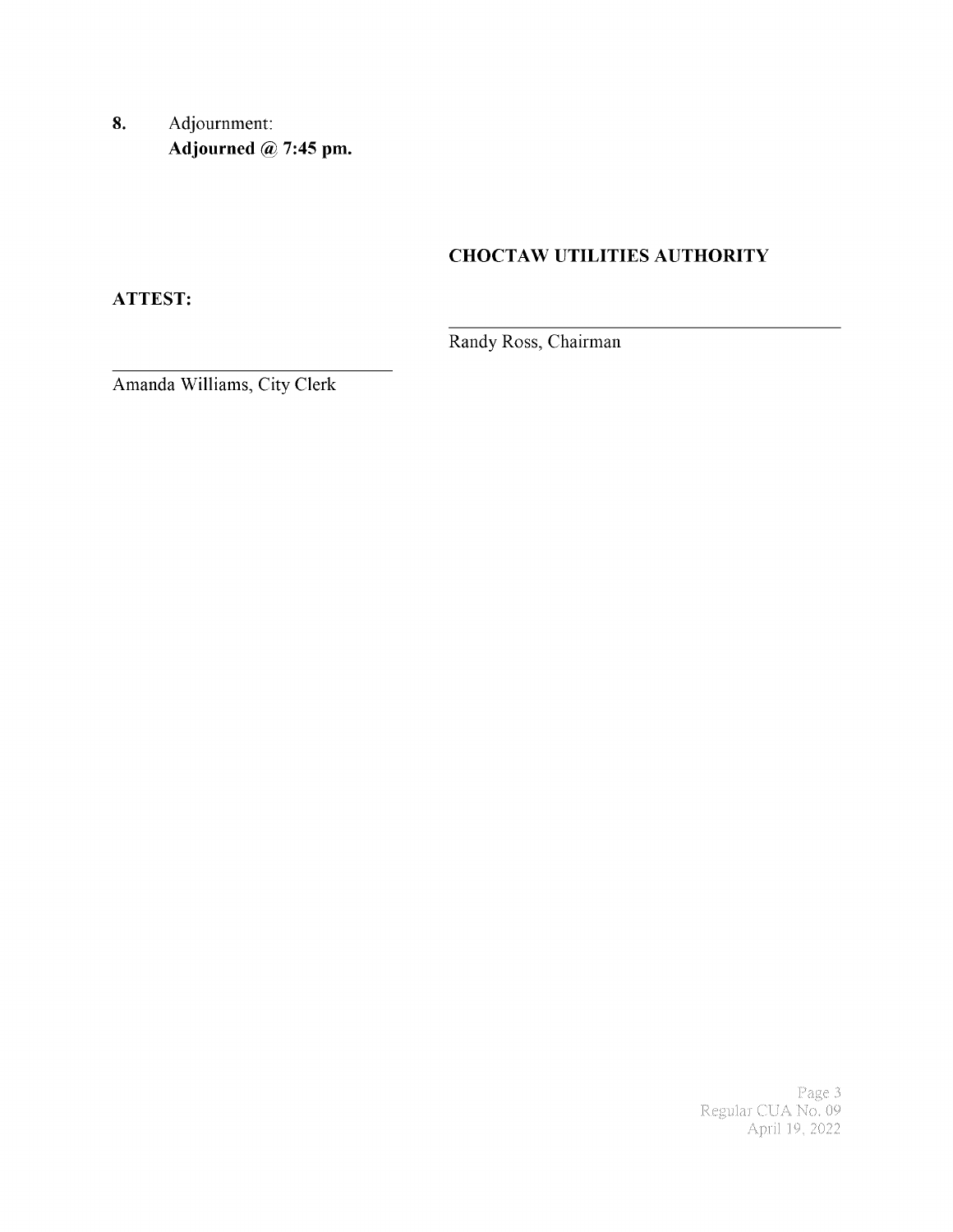

Choctaw, OK

# Receipt Register - Abridged - for Council packet

POPKT01513 - 04-21-22 CUA CLAIMS

| Vendor                           |                                              |                  |                  |                                       |                                                 | <b>Vendor Amount</b> |
|----------------------------------|----------------------------------------------|------------------|------------------|---------------------------------------|-------------------------------------------------|----------------------|
| <b>Purchase Order</b>            | Invoice                                      | <b>Bank Code</b> | <b>Post Date</b> | <b>Description:</b>                   | <b>Account</b>                                  | <b>Item Amount</b>   |
| CUA: 01809 - AUTO ZONE INC       |                                              |                  |                  |                                       |                                                 | 16.34                |
| REQ10255                         | 0562453351                                   | <b>CUA AP</b>    | 04/21/2022       | duct-tape x 2                         | 61-900-622000 - REPAIR/MAINTENANCE SUPPLIES     | 16.34                |
| CUA: 010453 - BLISS ELECTRIC INC |                                              |                  |                  |                                       |                                                 | 500.81               |
| REQ10216                         | 202259474                                    | <b>CUA AP</b>    | 04/21/2022       | <b>REPLACEMENT FOR BURNT WIRING</b>   | 61-810-622000 - REPAIR & MAINTENANCE SUPPLIES   | 500.81               |
| CUA: 011263 - CINTAS CORPORATION |                                              |                  |                  |                                       |                                                 | 45.66                |
| <b>REQ08492</b>                  | 4116923030                                   | <b>CUA AP</b>    | 04/21/2022       | UNIFORMS FOR GOLF COURSE              | 67-670-636000 - UNIFORMS                        | 41.06                |
| <b>REQ09215</b>                  |                                              | <b>CUA AP</b>    | 04/21/2022       | UNIFORMS FOR GOLF COURSE              | 67-670-634500 - CONTRACTUAL SERVICES            | 4.60                 |
|                                  | CUA: 011144 - COCA-COLA SOUTHWEST            |                  |                  |                                       |                                                 | 657.89               |
| <b>REQ10259</b>                  | 24712201192                                  | <b>CUA AP</b>    | 04/21/2022       | Concessions                           | 67-670-621002 - OPERATING SUPPLIES: CONCESSIONS | 657.89               |
| CUA: 010773 - DAVIS SUPPLY       |                                              |                  |                  |                                       |                                                 | 291.78               |
| REQ10274                         | 0005647684-001                               | <b>CUA AP</b>    | 04/21/2022       | <b>Compression Couplers and pipes</b> | 67-670-622000 - REPAIR & MAINTENANCE SUPPLIES   | 291.78               |
|                                  | CUA: 01017 - HEALTH CARE SERVICE CORPORATION |                  |                  |                                       |                                                 | 13,680.99            |
| REQ10267                         | 0000894039 MAY 22                            | <b>CUA AP</b>    | 04/21/2022       | <b>HEALTH INSURANCE</b>               | 61-680-634600 - HEALTH INSURANCE                | 1,535.28             |
|                                  |                                              |                  |                  | <b>HEALTH INSURANCE</b>               | 61-810-634600 - HEALTH INSURANCE                | 3,631.94             |
|                                  |                                              |                  |                  | <b>HEALTH INSURANCE</b>               | 61-900-634600 - HEALTH INSURANCE                | 4,186.14             |
|                                  |                                              |                  |                  | HEALTH INSURANCE                      | 61-910-634600 - HEALTH INSURANCE                | 1,466.21             |
|                                  |                                              |                  |                  | HEALTH INSURANCE                      | 67-670-634600 - HEALTH INSURANCE                | 2,861.42             |
| <b>CUA: 000514 - MARC</b>        |                                              |                  |                  |                                       |                                                 | 4,079.76             |
| <b>REQ10139</b>                  | 0759200-IN                                   | <b>CUA AP</b>    | 04/21/2022       | <b>Sewer Chemicals</b>                | 61-900-622001 - CHEMICALS                       | 4,079.76             |
| CUA: 01018 - MUTUAL OF OMAHA     |                                              |                  |                  |                                       |                                                 | 617.57               |
| REQ10269                         | 001351257639                                 | <b>CUA AP</b>    | 04/21/2022       | LIFE INSURANCE                        | 61-680-634600 - HEALTH INSURANCE                | 20.25                |
|                                  |                                              |                  |                  | LIFE INSURANCE                        | 61-810-634600 - HEALTH INSURANCE                | 458.01               |
|                                  |                                              |                  |                  | LIFE INSURANCE                        | 61-900-634600 - HEALTH INSURANCE                | 69.42                |
|                                  |                                              |                  |                  | LIFE INSURANCE                        | 61-910-634600 - HEALTH INSURANCE                | 33.26                |
|                                  |                                              |                  |                  | LIFE INSURANCE                        | 67-670-634600 - HEALTH INSURANCE                | 36.63                |
|                                  | CUA: 000544 - NICOMA PARK LUMBER CO          |                  |                  |                                       |                                                 | 109.43               |
| REQ10253                         | 110422944                                    | <b>CUA AP</b>    | 04/21/2022       | marking paint (blue)                  | 61-810-622000 - REPAIR & MAINTENANCE SUPPLIES   | 38.94                |
| <b>REQ10258</b>                  | 10424970                                     | <b>CUA AP</b>    | 04/21/2022       | Couplers                              | 67-670-622000 - REPAIR & MAINTENANCE SUPPLIES   | 48.51                |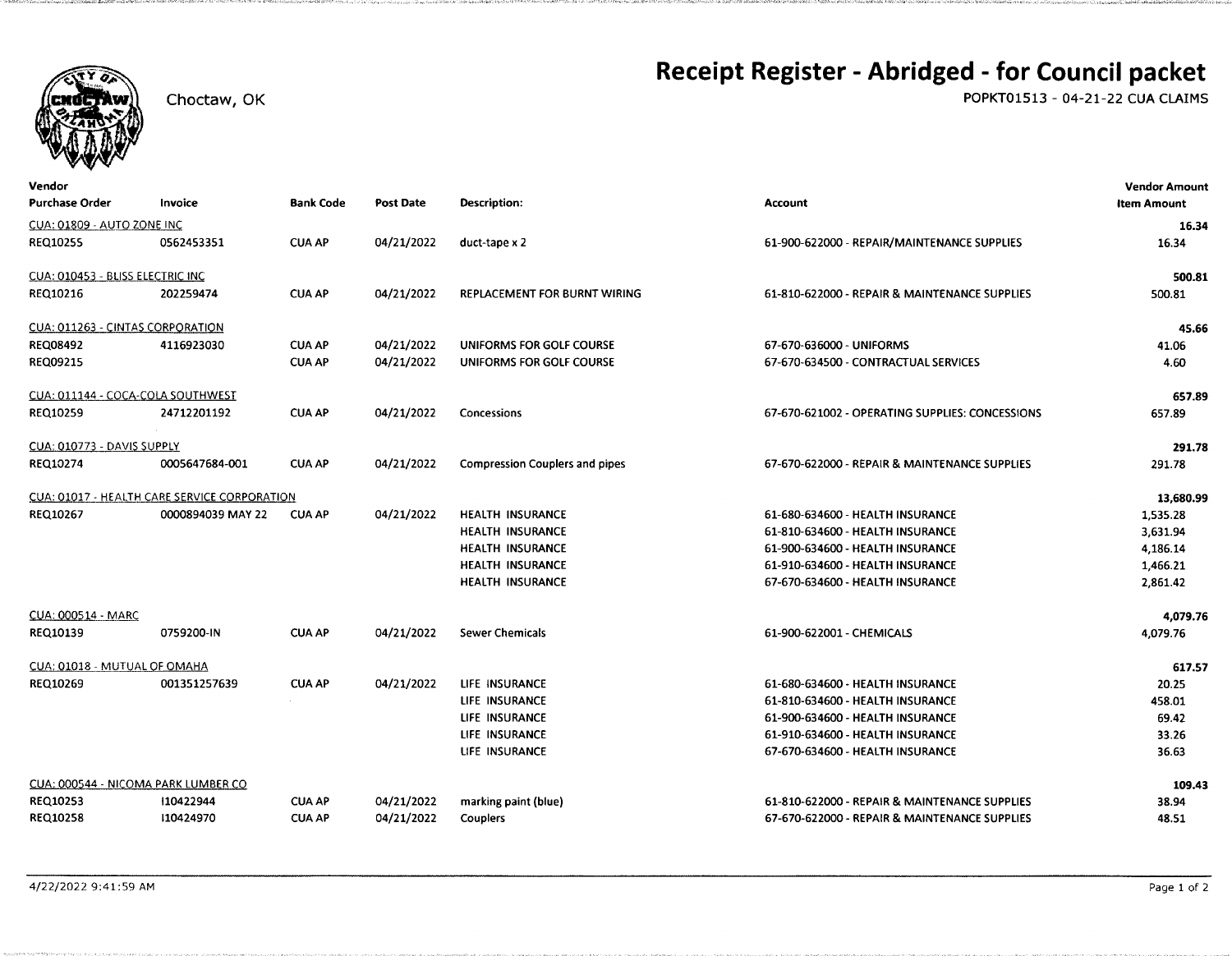|                                          | Receipt Register - Abridged - for Council packet |                  |                  |                                   |                                               | POPKT01513 - 04-21-22 CUA CLAIMS           |
|------------------------------------------|--------------------------------------------------|------------------|------------------|-----------------------------------|-----------------------------------------------|--------------------------------------------|
| Vendor<br><b>Purchase Order</b>          | Invoice                                          | <b>Bank Code</b> | <b>Post Date</b> | Description:                      | Account                                       | <b>Vendor Amount</b><br><b>Item Amount</b> |
| CUA: 000544 - NICOMA PARK LUMBER CO      |                                                  |                  |                  |                                   |                                               |                                            |
| REQ10258                                 | 110425149                                        | <b>CUA AP</b>    | 04/21/2022       | Couplers                          | 67-670-622000 - REPAIR & MAINTENANCE SUPPLIES | 21.98                                      |
| CUA: 000560 - OFFICE DEPOT CREDIT PLAN   |                                                  |                  |                  |                                   |                                               | 57.74                                      |
| REQ10184                                 | 237958314001                                     | <b>CUA AP</b>    | 04/21/2022       | <b>Office Depot Copy Paper</b>    | 61-810-620500 - OFFICE SUPPLIES               | 57.74                                      |
|                                          | CUA: 000580 - OKLAHOMA CONTRACTOR'S SUPPLY       |                  |                  |                                   |                                               | 650.00                                     |
| REQ10252                                 | 0369381-IN                                       | <b>CUA AP</b>    | 04/21/2022       | 2 fire hydrant extensions         | 61-810-622000 - REPAIR & MAINTENANCE SUPPLIES | 325.00                                     |
|                                          | 0369425-IN                                       | <b>CUA AP</b>    | 04/21/2022       | 2 fire hydrant extensions         | 61-810-622000 - REPAIR & MAINTENANCE SUPPLIES | 325.00                                     |
| CUA: 000558 - O'REILLY AUTOMOTIVE STORES |                                                  |                  |                  |                                   |                                               | 147.03                                     |
| REQ10251                                 | 0328-350177                                      | <b>CUA AP</b>    | 04/21/2022       | alternator for w031               | 61-810-621500 - FLEET PARTS & SUPPLIES        | 140.18                                     |
|                                          | 0328-350196                                      | <b>CUA AP</b>    | 04/21/2022       | alternator for w031               | 61-810-621500 - FLEET PARTS & SUPPLIES        | 6.85                                       |
| CUA: 010199 - QUINTELLA PRINTING         |                                                  |                  |                  |                                   |                                               | 38.00                                      |
| REQ10287                                 | 71689                                            | <b>CUA AP</b>    | 04/21/2022       | <b>CL2 calibration book</b>       | 61-810-632500 - PRINTING & BINDING            | 38.00                                      |
| CUA: 01200 - TAYLORMADE GOLF COMPANY     |                                                  |                  |                  |                                   |                                               | 667.80                                     |
| REQ10260                                 | 35544644                                         | <b>CUA AP</b>    | 04/21/2022       | <b>Golf Balls</b>                 | 67-670-631500 - COMMUNICATIONS                | 667.80                                     |
| CUA: 01957 - USCELLULAR                  |                                                  |                  |                  |                                   |                                               | 171.39                                     |
| <b>REQ10264</b>                          | 0500737706                                       | <b>CUA AP</b>    | 04/21/2022       | APR 22 CELL PHONE SERVICE - WATER | 61-810-631000 - UTILITY SERVICES              | 171.39                                     |
|                                          |                                                  |                  |                  |                                   |                                               |                                            |

**Report Total:** 21,732.19

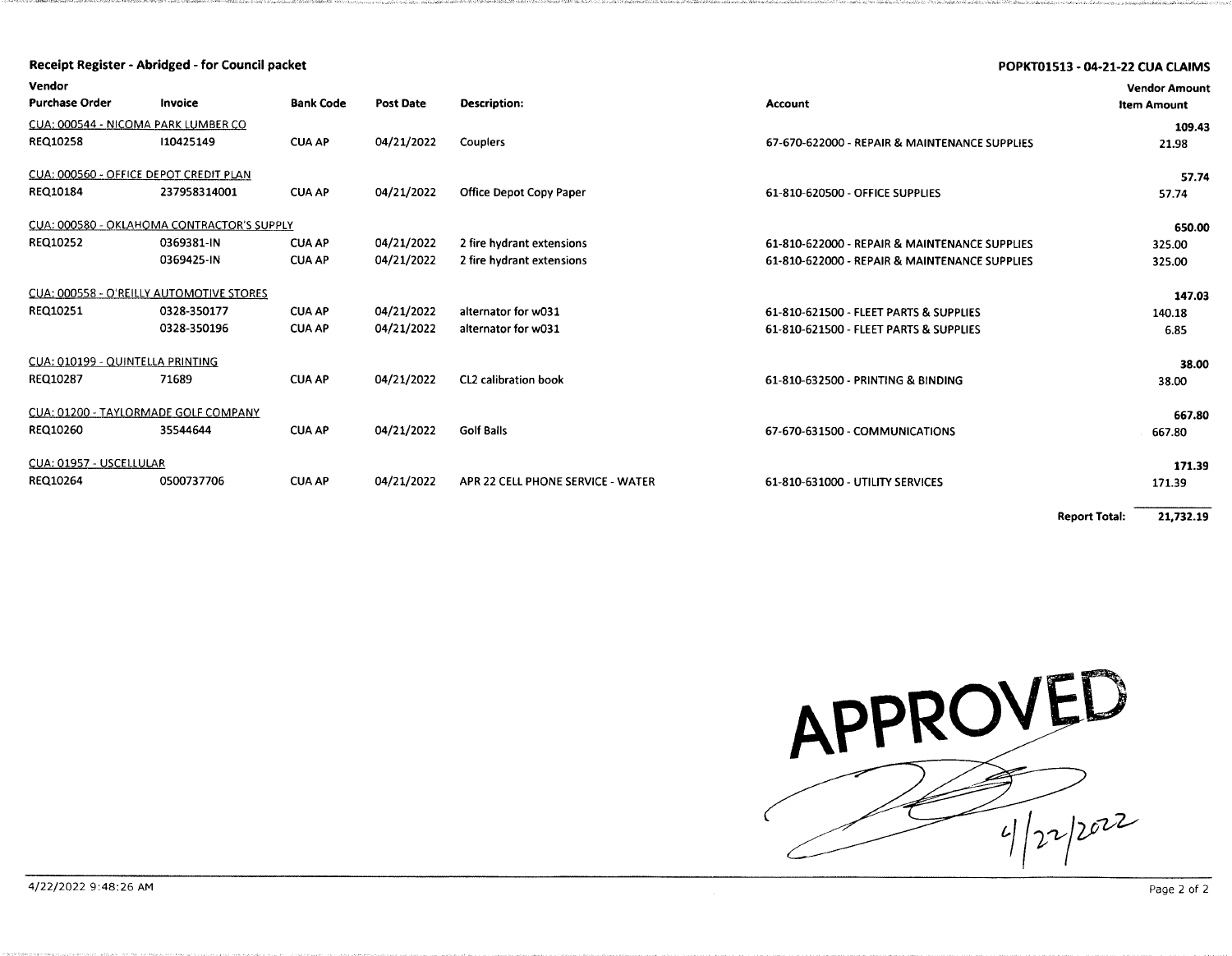

#### Choctaw, OK

# Receipt Register - Abridged - for Council packet

POPKT01523 - 04-28-22 CUA CLAIMS

| Vendor                                     |                                           |                  |                  |                                            |                                               | <b>Vendor Amount</b> |
|--------------------------------------------|-------------------------------------------|------------------|------------------|--------------------------------------------|-----------------------------------------------|----------------------|
| <b>Purchase Order</b>                      | Invoice                                   | <b>Bank Code</b> | <b>Post Date</b> | <b>Description:</b>                        | <b>Account</b>                                | <b>Item Amount</b>   |
| <b>CUA: 010756 - ADT SECURITY SERVICES</b> |                                           |                  |                  |                                            |                                               | 233.46               |
| REQ10317                                   | 7219498 APR 22                            | <b>CUA AP</b>    | 04/28/2022       | <b>Security System Bill</b>                | 67-670-631500 - COMMUNICATIONS                | 233.46               |
| CUA: 011263 - CINTAS CORPORATION           |                                           |                  |                  |                                            |                                               | 211.00               |
| <b>REQ09215</b>                            | 4117629380                                | <b>CUA AP</b>    | 04/28/2022       | <b>Uniforms</b>                            | 67-670-634500 - CONTRACTUAL SERVICES          | 7.60                 |
| <b>REQ09908</b>                            |                                           | <b>CUA AP</b>    | 04/28/2022       | <b>Uniforms</b>                            | 67-670-633000 - PROFESSIONAL SERVICES         | 38.06                |
| REQ10288                                   | 5104539635                                | <b>CUA AP</b>    | 04/28/2022       | Refill First Aide cabinet for public works | 61-810-620500 - OFFICE SUPPLIES               | 67.84                |
| REQ10304                                   | 4116923425                                | <b>CUA AP</b>    | 04/28/2022       | <b>UNIFORMS</b>                            | 61-810-636000 - UNIFORMS                      | 52.84                |
|                                            |                                           |                  |                  | <b>UNIFORMS</b>                            | 61-900-636000 - UNIFORMS                      | 11.12                |
|                                            |                                           |                  |                  | <b>UNIFORMS</b>                            | 61-910-636000 - UNIFORMS                      | 33.54                |
|                                            | CUA: 010816 - COMMERCIAL LUBRICATORS      |                  |                  |                                            |                                               | 1,188.00             |
| REQ10318                                   | 169637-F                                  | <b>CUA AP</b>    | 04/28/2022       | <b>FUEL</b>                                | 67-670-622000 - REPAIR & MAINTENANCE SUPPLIES | 1,188.00             |
| CUA: 01015 - DELTA DENTAL                  |                                           |                  |                  |                                            |                                               | 1,158.58             |
| REQ10315                                   | 1659347                                   | <b>CUA AP</b>    | 04/28/2022       | <b>DENTAL INSURANCE</b>                    | 61-680-634600 - HEALTH INSURANCE              | 144.70               |
|                                            |                                           |                  |                  | <b>DENTAL INSURANCE</b>                    | 61-810-634600 - HEALTH INSURANCE              | 276.88               |
|                                            |                                           |                  |                  | DENTAL INSURANCE                           | 61-900-634600 - HEALTH INSURANCE              | 328.92               |
|                                            |                                           |                  |                  | DENTAL INSURANCE                           | 61-910-634600 - HEALTH INSURANCE              | 144.70               |
|                                            |                                           |                  |                  | DENTAL INSURANCE                           | 67-670-634600 - HEALTH INSURANCE              | 263.38               |
|                                            | CUA: 000262 - DEPARTMENT OF ENVIRONMENTAL |                  |                  |                                            |                                               | 559.20               |
| REQ10307                                   | 22032470009                               | <b>CUA AP</b>    | 04/28/2022       | <b>ECOLITESTING</b>                        | 61-810-633000 - PROFESSIONAL SERVICES         | 502.91               |
|                                            | 22032470207                               | <b>CUA AP</b>    | 04/28/2022       | <b>ECOLITESTING</b>                        | 61-810-633000 - PROFESSIONAL SERVICES         | 56.29                |
|                                            | CUA: 010479 - ENVIRONMENTAL TESTING INC   |                  |                  |                                            |                                               | 700.00               |
| REQ07534                                   | E2C0224                                   | <b>CUA AP</b>    | 04/28/2022       | weekly testing at wwtp                     | 61-910-634503 - LAB TESTING CONTRACTUAL       | 140.00               |
|                                            | E2C0344                                   | <b>CUA AP</b>    | 04/28/2022       | weekly testing at wwtp                     | 61-910-634503 - LAB TESTING CONTRACTUAL       | 140.00               |
|                                            | E2C0496                                   | <b>CUA AP</b>    | 04/28/2022       | weekly testing at wwtp                     | 61-910-634503 - LAB TESTING CONTRACTUAL       | 140.00               |
|                                            | E2D0118                                   | <b>CUA AP</b>    | 04/28/2022       | weekly testing at wwtp                     | 61-910-634503 - LAB TESTING CONTRACTUAL       | 140.00               |
|                                            | E2D0278                                   | <b>CUA AP</b>    | 04/28/2022       | weekly testing at wwtp                     | 61-910-634503 - LAB TESTING CONTRACTUAL       | 140.00               |
|                                            | CUA: 000544 - NICOMA PARK LUMBER CO       |                  |                  |                                            |                                               | 80.24                |
| REQ10298                                   | 110426245                                 | <b>CUA AP</b>    | 04/28/2022       | Paint and brushes for hydrants             | 61-910-622000 - REPAIR & MAINTENANCE SUPPLIES | 64.28                |
| REQ10316                                   | 110425618                                 | <b>CUA AP</b>    | 04/28/2022       | <b>Irrigation parts</b>                    | 67-670-622000 - REPAIR & MAINTENANCE SUPPLIES | 15.96                |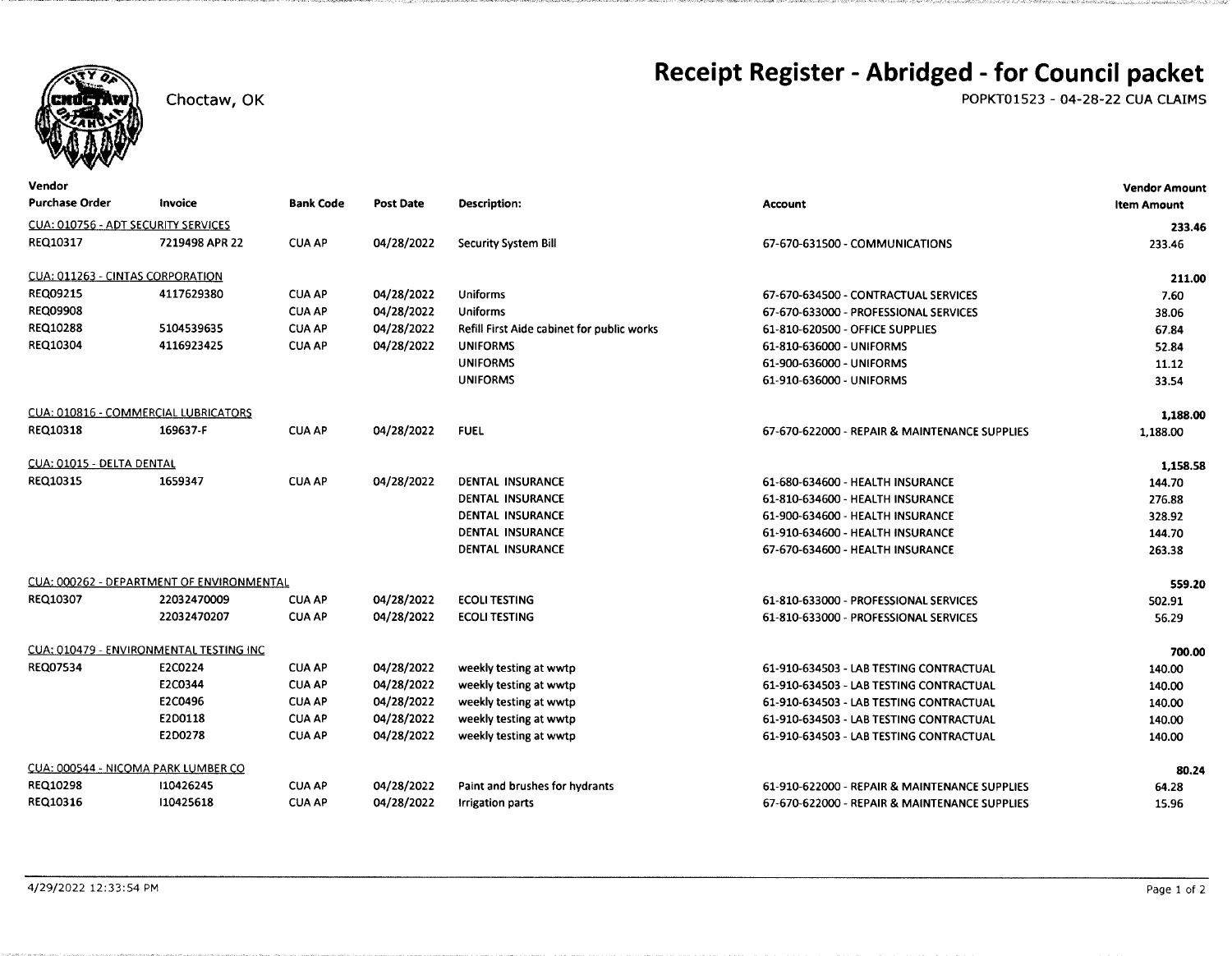|                                                             | Receipt Register - Abridged - for Council packet |                  |            |                                                                                                                                     |                                                                                                                                                                                  | <b>POPKT01523 - 04-28-22 CUA CLAIMS</b> |                                            |
|-------------------------------------------------------------|--------------------------------------------------|------------------|------------|-------------------------------------------------------------------------------------------------------------------------------------|----------------------------------------------------------------------------------------------------------------------------------------------------------------------------------|-----------------------------------------|--------------------------------------------|
| Vendor<br><b>Purchase Order</b>                             | Invoice                                          | <b>Bank Code</b> | Post Date  | Description:                                                                                                                        | <b>Account</b>                                                                                                                                                                   |                                         | <b>Vendor Amount</b><br><b>Item Amount</b> |
| CUA: 01588 - NORTHERN SAFETY CO, INC.<br><b>REQ09980</b>    | 904764129                                        | <b>CUA AP</b>    | 04/28/2022 | Storage containers, Shelving unit                                                                                                   | 61-910-640500 - MACHINERY & EQUIPMENT                                                                                                                                            |                                         | 247.41<br>247.41                           |
| CUA: 01200 - TAYLORMADE GOLF COMPANY<br><b>REQ10232</b>     | 35563292                                         | <b>CUA AP</b>    | 04/28/2022 | Golf Balls                                                                                                                          | 67-670-622000 - REPAIR & MAINTENANCE SUPPLIES                                                                                                                                    |                                         | 222.60<br>222.60                           |
| <b>CUA: 01415 - TDS INTERNET SERVICE</b><br><b>REQ10306</b> | 405-390-0514 APR 22                              | <b>CUA AP</b>    | 04/28/2022 | <b>INTERNET AND PHONE PUBLIC WORKS</b>                                                                                              | 61-810-631500 - COMMUNICATIONS                                                                                                                                                   |                                         | 2.19<br>2.19                               |
| <b>CUA: 01021 - VISION SERVICE PLAN</b>                     |                                                  |                  |            |                                                                                                                                     |                                                                                                                                                                                  |                                         | 275.04                                     |
| REQ10313                                                    | 814964804                                        | <b>CUA AP</b>    | 04/28/2022 | <b>VISION INSURANCE</b><br><b>VISION INSURANCE</b><br><b>VISION INSURANCE</b><br><b>VISION INSURANCE</b><br><b>VISION INSURANCE</b> | 61-680-634600 - HEALTH INSURANCE<br>61-810-634600 - HEALTH INSURANCE<br>61-900-634600 - HEALTH INSURANCE<br>61-910-634600 - HEALTH INSURANCE<br>67-670-634600 - HEALTH INSURANCE |                                         | 29.72<br>74.51<br>77.50<br>29.72<br>63.59  |
|                                                             |                                                  |                  |            |                                                                                                                                     |                                                                                                                                                                                  | <b>Report Total:</b>                    | 4,877.72                                   |